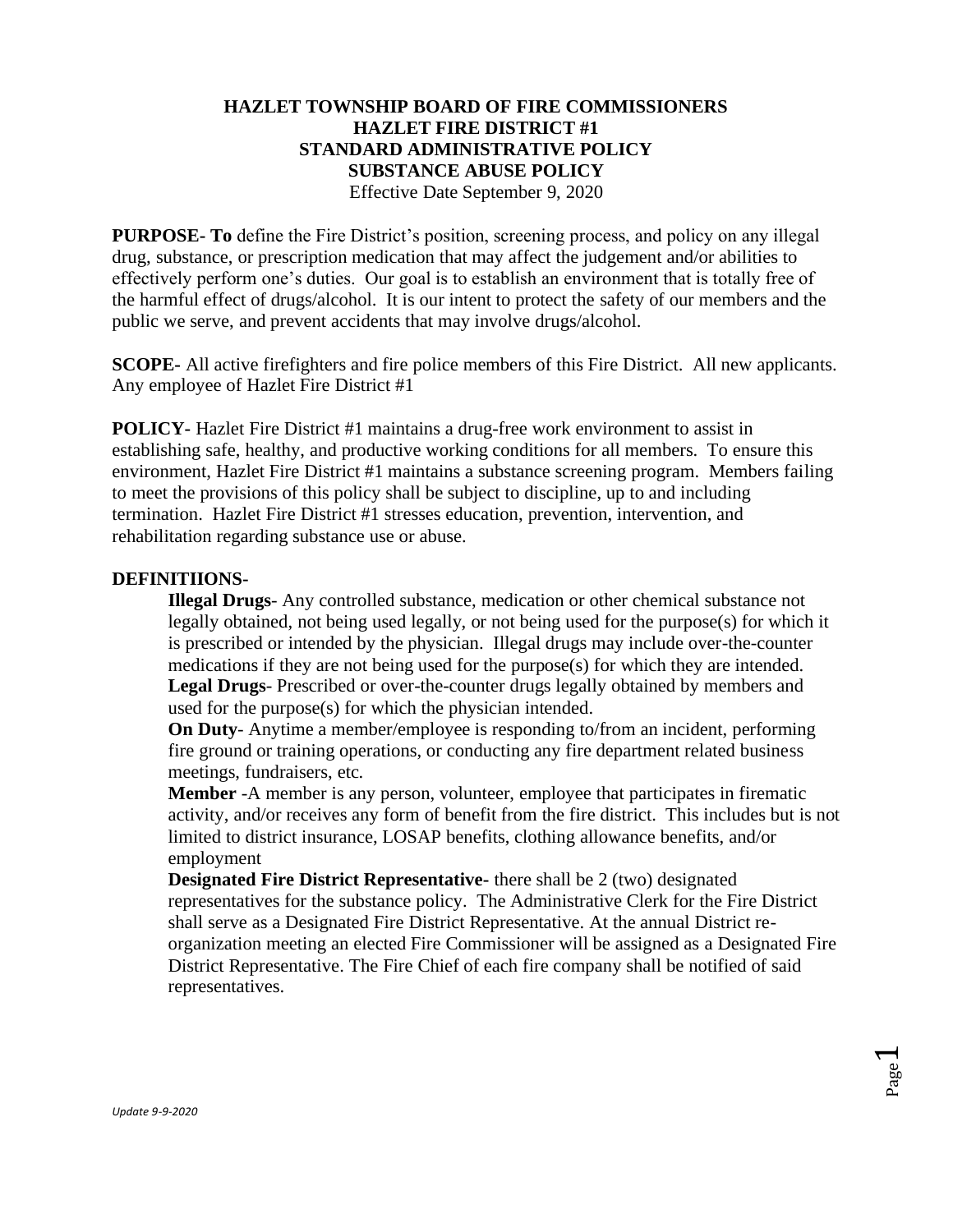### **GUIDELINE-**

### **General:**

In order to ensure safe and effective provision of emergency services in our community, and the safety of individual members of the Fire District, the Fire District intends to perform a substance screening program to all members for the presence of drugs and substances.

For the purpose of clarity, this section deals with any illegal drug, substance, or prescription medication that may affect the judgement and/or abilities to effectively perform one's duties. A member may fall subject to dismissal for substantiated violations, including positive results of a substance screening.

No distinction shall be made between prescription, non-prescription, legal or illegal drugs or substances that affect the judgement and/or abilities to effectively perform one's duties.

No member shall be permitted to function in any department activity while under the influence of any illegal drug, substance, alcohol or prescription medication that may affect the judgement and/or abilities to effectively perform one's duties including but not limited to the following:

Firematic activity Answering fire calls Attending drills/meetings Work Details Operating fire department equipment/apparatus

Members may not buy, obtain, use, posses, manufacture, distribute, dispense, sell, or transfer illegal drugs while on duty, working, on Fire District or Fire Department property, in uniform, or operating District/Department equipment, machinery, or vehicles, or personal vehicles while on duty. This includes all insured, owned, and or utilized District/Department equipment, machinery, vehicles, or property

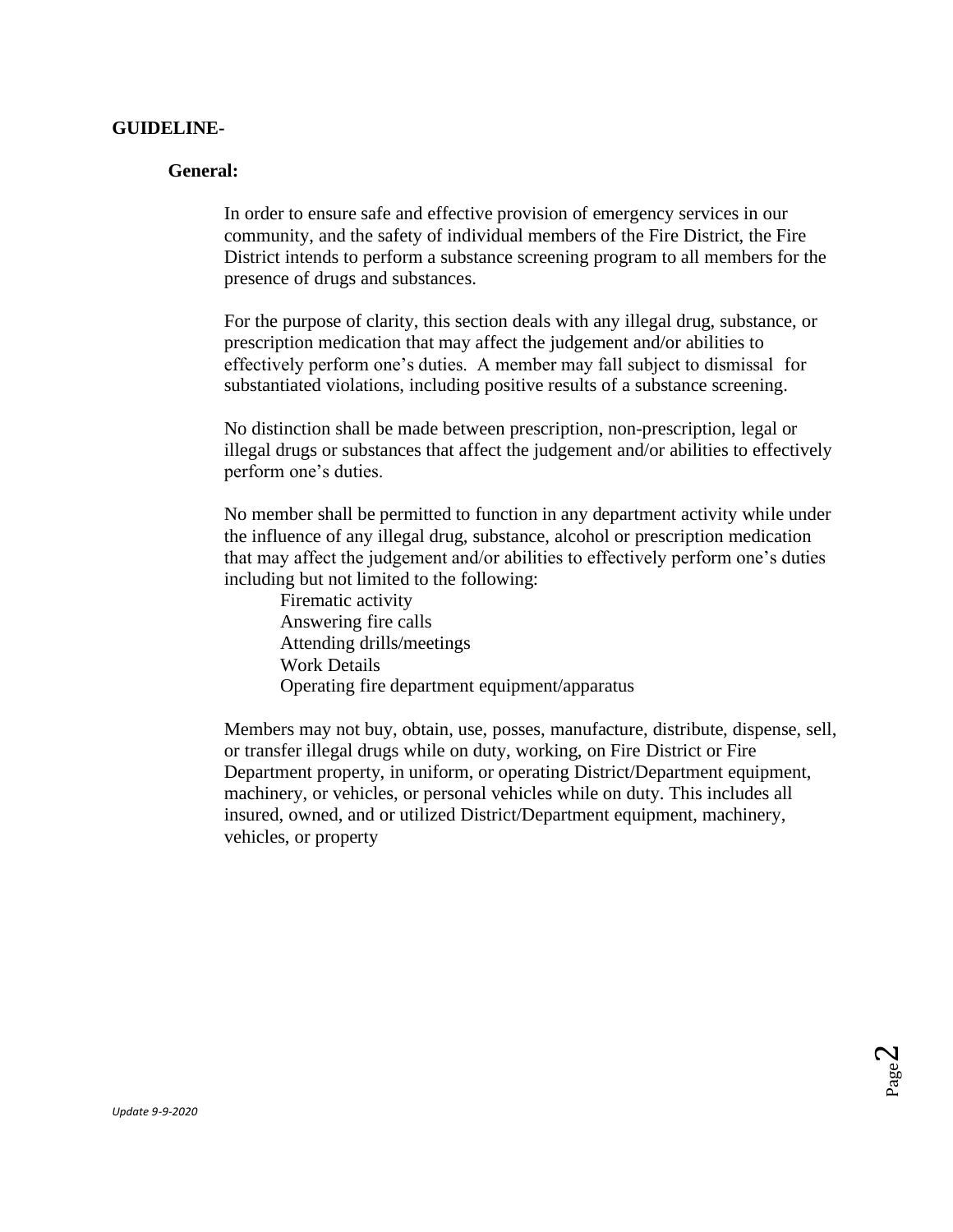### **Prescription Medication/Legal Drugs:**

The proper use of medication prescribed by a physician is not prohibited. However, this fire district prohibits this misuse of prescribed and over-the-counter medications. Under no circumstances is a member to perform his/her duties while using prescription or over-the-counter medication that affects the judgement and/or abilities to effectively perform one's duties. Members who have reason to believe the legal use of prescription medication/legal drugs may pose a safety risk to any person utilizing equipment or interfere with the member's job performance must report such legal use to one of the Designated Fire District Representative to refer the information to the District's medical facility for consideration. The physician will determine whether work restrictions or limitations are indicated and inform one of the Designated Fire District Representative and member of such restrictions. An official letter from the member's personal physician stating restrictions and/or limitations will be accepted.

Members shall be screened for the following controlled substances:

- Morphine Propoxyphene
- Opiates Marijuana Phencyclidine Hydrocodone Benzodiazepines Codeine Methadone Cocaine Oxycodone Amphetamines Barbiturates Hydromorphone

# **Applicants**

A drug screening shall be required for all applicants at time of offer and as a condition of membership. Such testing will be done as part of their premembership qualifications, it is the responsibility of the applicant to have the substance screening completed at the designated service provider facility prior to acceptance.

Applicants shall be disqualified for membership if they test positive or refuse to submit to a drug screening.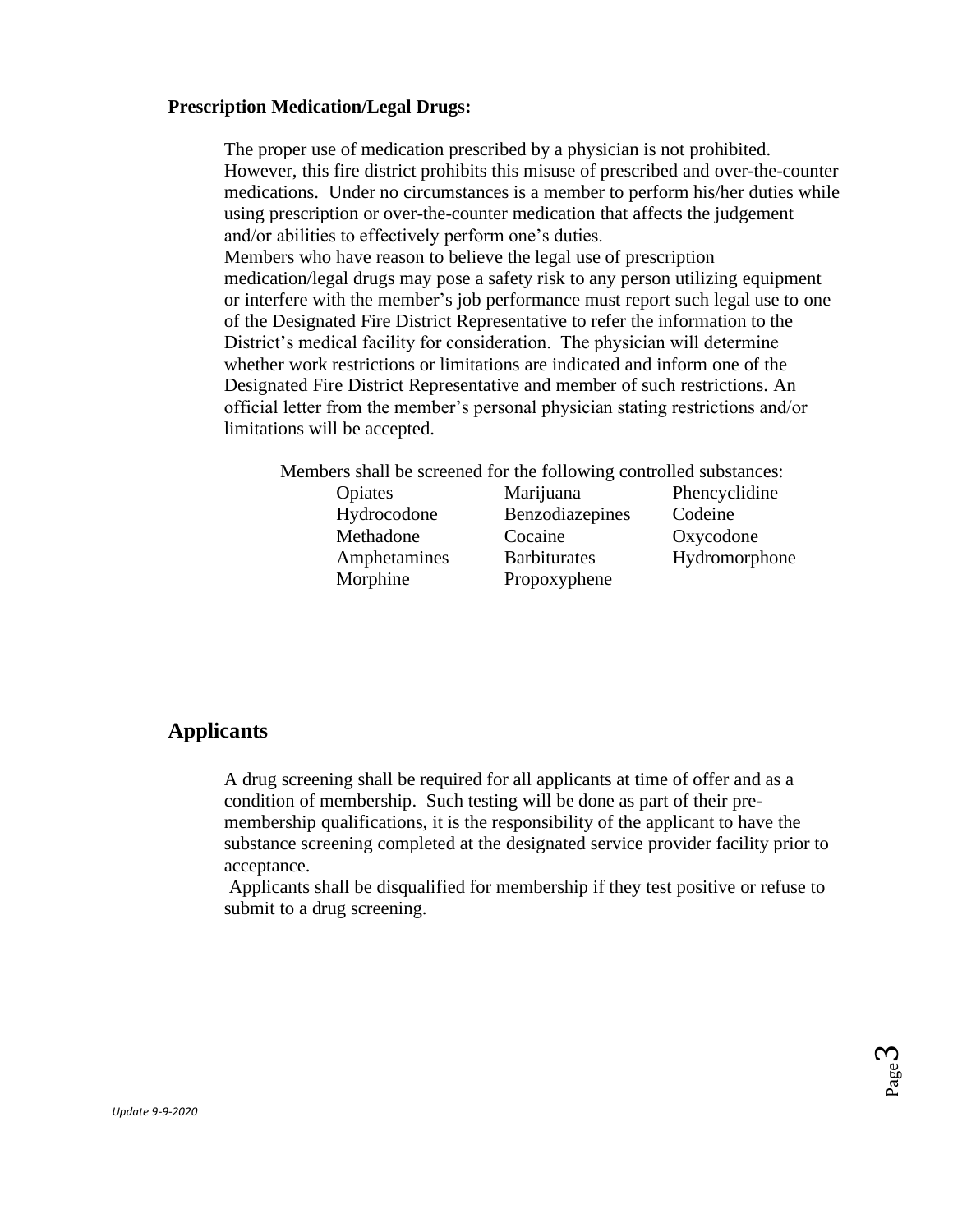# **All Current Members**

A member is any person, volunteer, employee that participates in firematic activity, and/or receives any form of benefit from the fire district. This includes but is not limited to district insurance, LOSAP benefits, clothing allowance benefits, and/or employment.

The substance screening and testing shall be performed by a designated service provider offered by the fire district.

All members may be tested during the initial implementation of the substance screening policy.

All members are responsible to immediately report unsafe working conditions or hazardous activities that may jeopardize their safety, the safety of their fellow members, and the public we serve, including violations of this policy.

### **Random Screening**

The Fire District shall conduct Random Screening of all members, firefighters, fire police, and/ or district employees as follows:

> 20 individual members, firefighters, fire police, or district employee screenings per calendar year.

Random testing shall occur 4 (four) times per calendar year Random testing shall be conducted during company meetings, district meetings, fire drills, and/or firematic activities.

#### **Random screening shall be conducted in the following manner:**

A designated service provider will collect all specimens, which may be any of the following; urine, saliva, or blood specimen. One of the Designated Fire District Representatives shall be informed the day of the screening.

One of the Designated Fire District Representative shall be present to oversee the random selection.

A member at time of substance screening, may provide the service provider with a list of prescribed and/or over the counter medication they are currently using.

All prescription medication must have a valid/current prescription for use.

Random selection will be conducted at the time of screening. The selection process will be; a pre-numbered sign in sheet will be required at all meetings, drills, and/or firematic activities. This list will be used for random selection. Those members at the activity may be drawn for random screening, up to 5 (five) members may be selected at any for-mentioned activity. Random screening will begin after the start time of the meeting, drill, and/or firematic activity.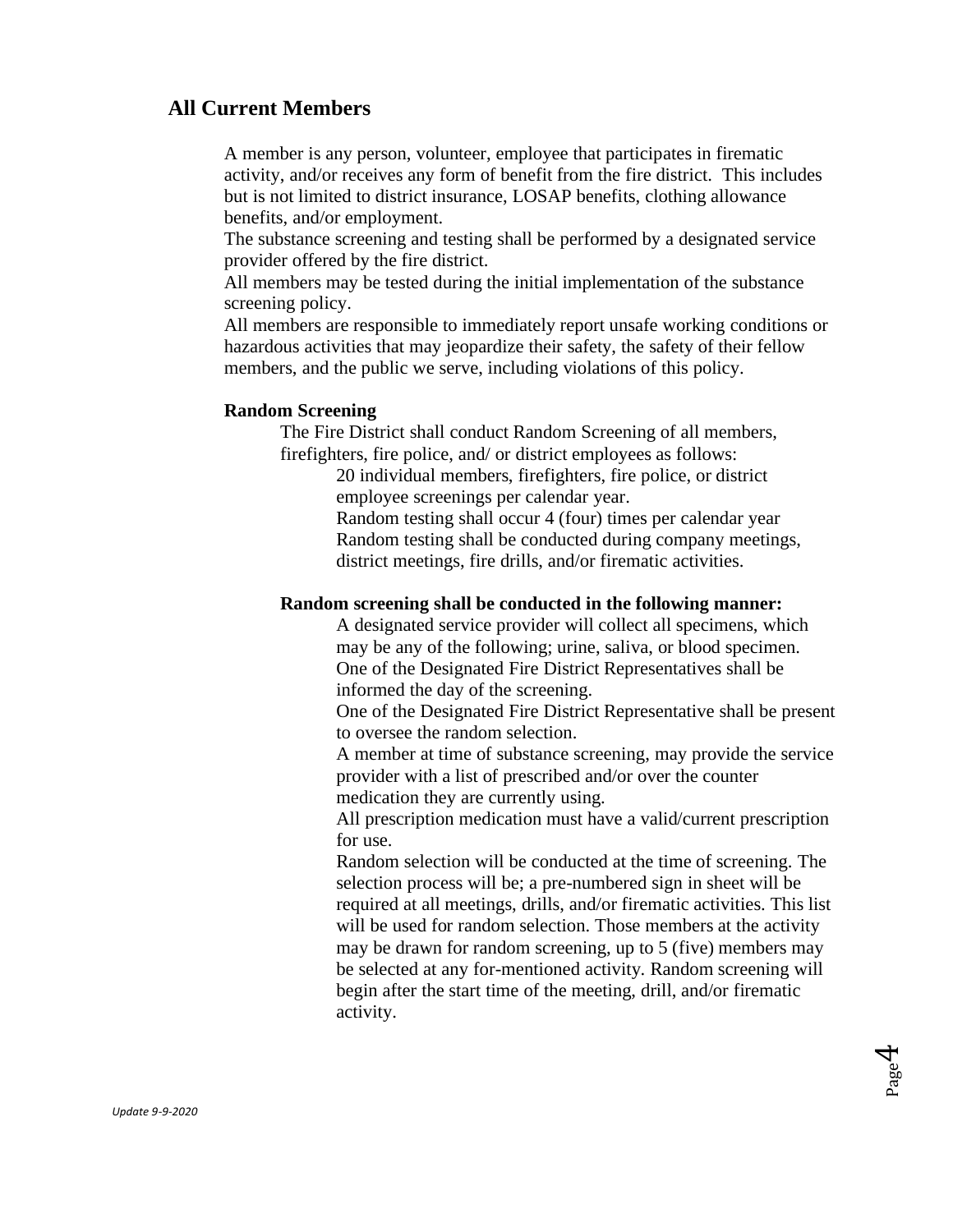# **Post-Accident Reporting**

Members are required to notify any Fire Chief, Line Officer, Fire Commissioner and/or Designated Fire District Representative immediately following any accident or injury at a fire incident.

Any member that is involved in a vehicular accident/incident involving district apparatus/vehicle shall be required to submit to a drug/alcohol screening immediately following the accident/incident. Any member involved in a vehicular accident/incident in a personal vehicle while traveling to/from a fire related activity or function shall be required to submit to a drug/alcohol screening immediately following the accident/incident.

Criteria for screening:

If the accident involves an injury

If the accident involves significant property damage to a vehicle, personal property, or district/department property. At the discretion of the Fire Chief, Line Officer, and/or Fire Commissioner

Any member that is involved in a fire ground or training accident shall be required to submit to substance screening immediately for the following:

> If the accident involves a moderate/severe injury that requires transport to a medical facility (this does not include minor injuries).

Any member that receives post-accident testing shall be suspended pending results. A negative result shall result in immediate reinstatement. Positive results shall follow this policy under "CONSEQUENCES OF CONFIRMED POSITIVE TEST RESULTS"

Failure to report an accident or submit to substance screening when required by law or this policy will result in disciplinary action of termination from the fire district/company.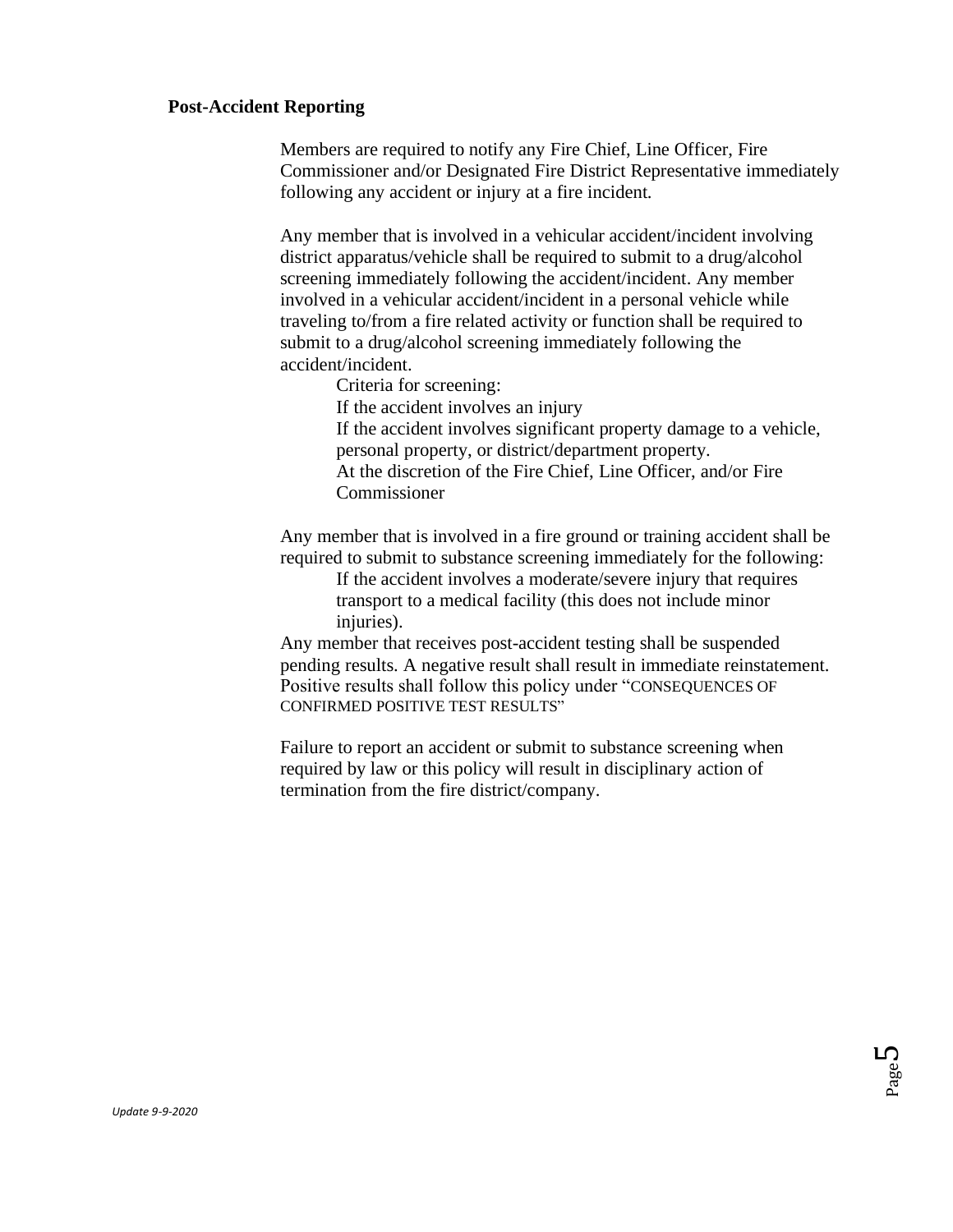#### **Reasonable Suspicion or For Cause**

All members may be required to submit to a substance screening whenever the Fire Chief, Line Officer, and/or Fire Commissioner observes circumstances which provide reasonable suspicion to believe a member is using or has used an illegal drug, alcohol, or substance or has otherwise violated this policy. The Fire Chief's, Line Officer's and/or Fire Commissioner's determination that reasonable suspicion exists to require a member to undergo substance screening must be based on specific, timely, explainable observations concerning the appearance, behavior, speech, or bodily odors of the member. Reasonable suspicion exists when the Fire Chief, Line Officer and/ or Fire Commissioner reports on-duty behavior or appearance that indicates the presence of substance use. Decisions regarding "reasonable suspicion" are at the sole discretion of the Fire Chief, Line Officer and/or Fire Commissioner.

The Fire Chief, Line Officer and/or Fire Commissioner requesting the test shall prepare and sign a written document explaining their reasonable suspicion and any evidence they have. This document must be presented to one of the Designated Fire District Representatives, this shall be done within 24 hours of requesting that a member have substance screening.

Refusal to submit to substance screening for reasonable suspicion or cause when required by this policy will result in disciplinary action as a refusal.

#### **Enforcement**

All new firefighter applicants shall be required to submit to a drug screening to determine the presence of prohibited substances prior to acceptance to this district/department.

All members are subject to random substance screening as described in this policy.

A member may be required to undergo substance screening when the Fire Chief, Line Officer and/or Fire Commissioner has reasonable suspicion to believe the member has violated this policy.

A member shall be subject to post-accident substance screening as described in this policy.

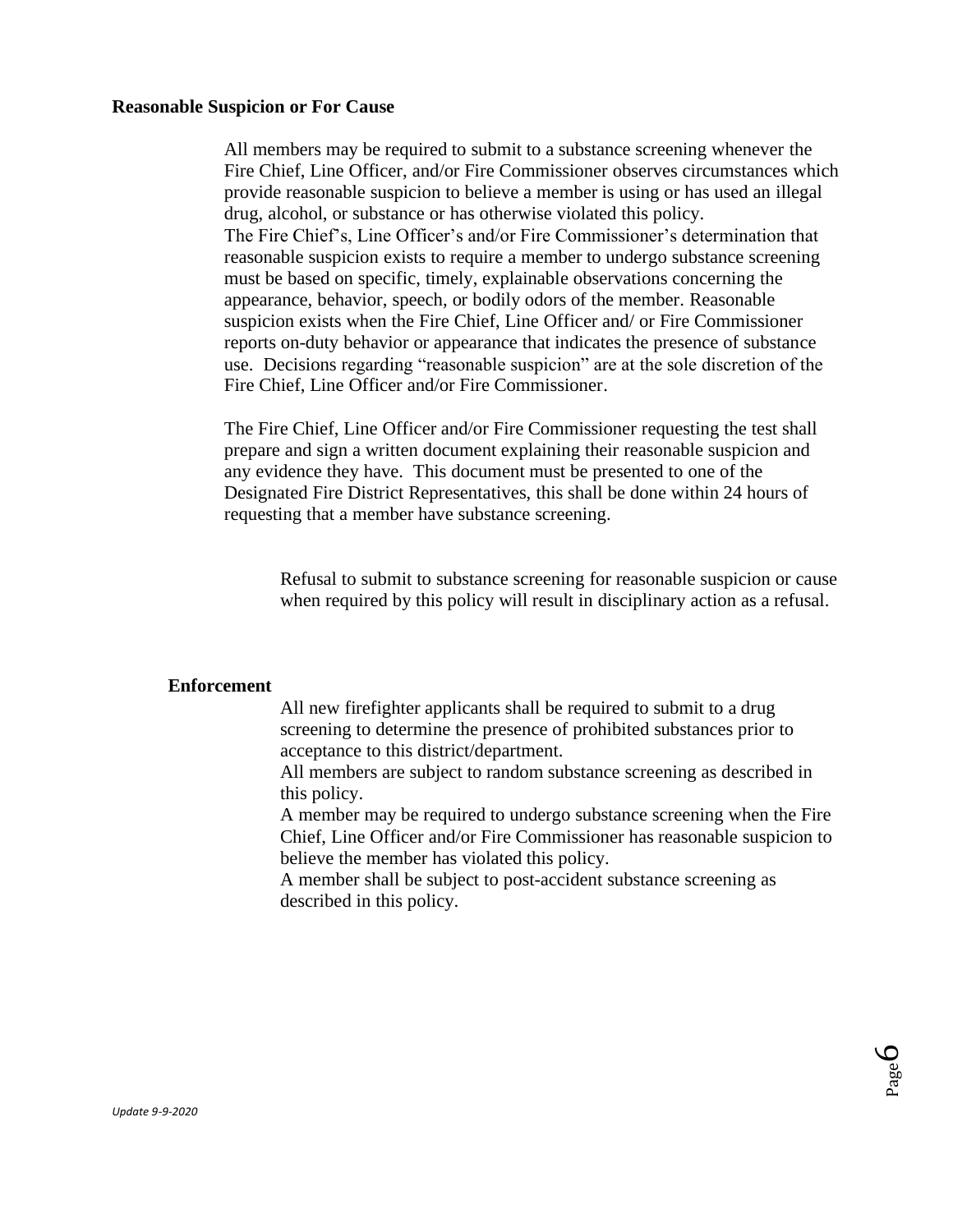# **CONSEQUENCES OF TESTING REFUSAL OR INTERFERENCE**

# **REFUSAL-**

Member - A member's refusal to cooperate under this policy shall be grounds for immediate suspension of firematic duties. The member will not be entitled to any benefits from the fire district, including but not limited to insurance benefits, LOSAP, and/or uniform allowance.

Applicant -Refusal by a prospective member will be grounds to withdraw the applicant for membership.

Failure to provide an adequate specimen will be considered refusal. Failure to report to the designate testing facility, will be considered refusal. Refusal to submit to substance testing when required by this policy will be considered refusal.

First Offense Refusal Substance/Alcohol Screening

Automatic 6 months suspension, shall undergo return-to-duty substance screening. Suspension will continue until return to duty screening is completed and evaluated.

Second Offense Refusal Substance/Alcohol Screening Termination of Membership

Prospective Members

Applicants who test positive are disqualified for membership consideration.

### **INTERFERENCE -**

Members attempting to interfere, alter, substitute, or affect the outcome of the drug screening process are in violation of this policy.

Any interference of the drug screening process, shall be grounds for immediate suspension of firematic duties. The member will not be entitled to any benefits from the fire district, including but not limited to insurance benefits, LOSAP, and/or uniform allowance.

Automatic minimum 6 months suspension up to termination, shall undergo return-to-duty substance screening. Suspension will continue until return to duty screening is completed and evaluated.

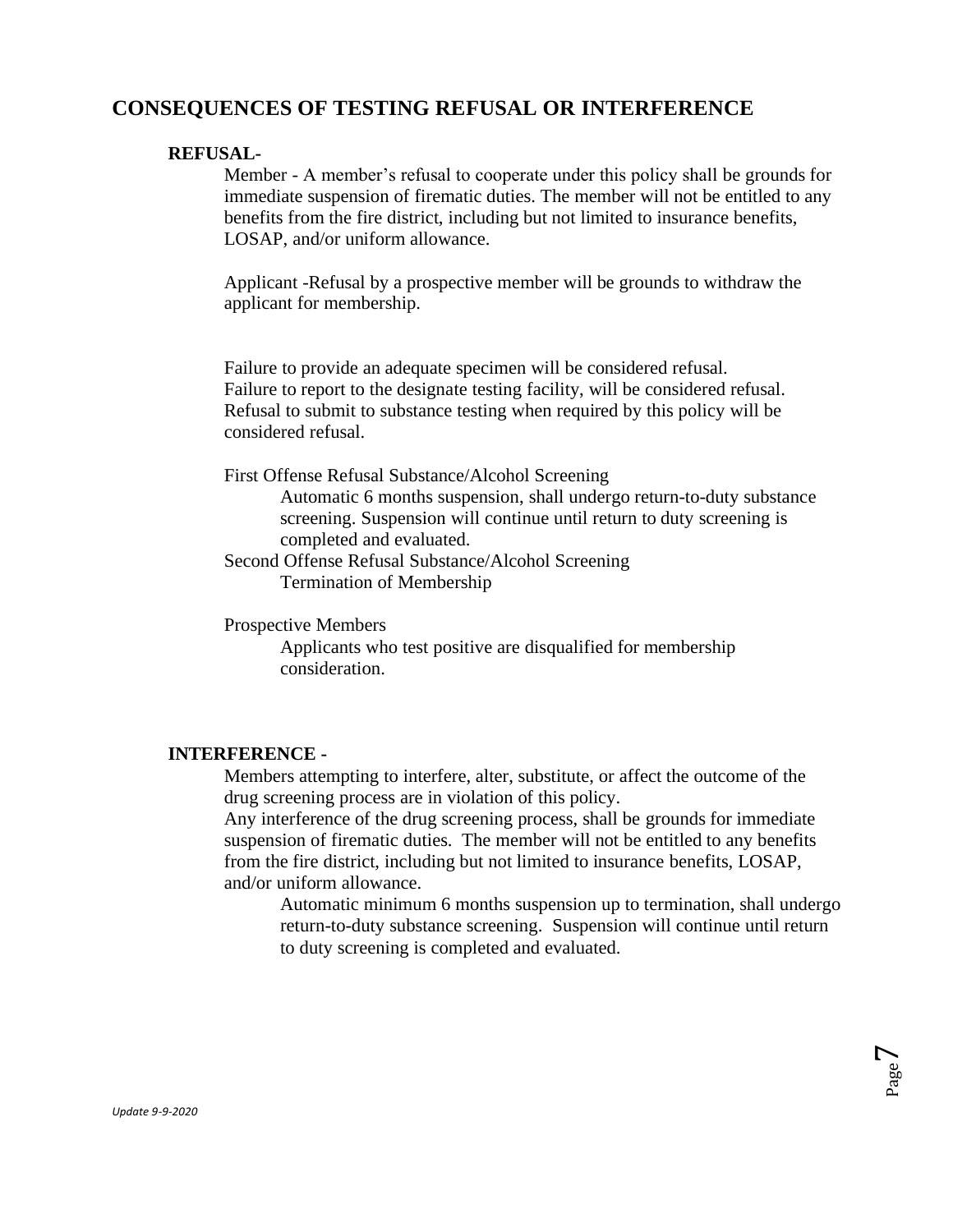## **SELF-IDENTIFICATION**

Member who voluntarily self-identifies;

A member that choses to self-identify shall report to one of the Designated Fire District Representatives. Any member that chooses to self-identify has the right to full confidentiality, this information will not be disclosed in any public or private proceedings, meetings, or discussions.

Members may voluntarily self-identify that they may need help due to substance use, directly to the Designated Fire District Representative. Discipline will not be initiated because members self-identify. Members will be referred for evaluation and rehabilitation.

Members involved in rehabilitation shall be accommodated by their respective department, the respective department will be notified of the leave by the Designated Fire District Representative. Costs for the rehabilitation program are at the member's expense.

Self-Identification must be totally voluntary and is not allowed after a member has been notified of a substance screening.

After successful completion of rehabilitation, the member;

Must submit a written letter from a rehabilitation center confirming successful completion to one of the Designated Fire District Representatives.

Shall undergo a return-to-duty substance screening.

Will be subject to periodic, random testing at the discretion of the Designated Fire District Representatives for up to two (2) years following return-to-duty.

# **EVALUATIONS, RETURN OF RESULTS AND CONFIDENTIALITY**

Results-

The designated service provider shall return (by telephone, fax, email, or mail) the results of all drug/alcohol screenings to the Designated Fire District Representative.

A positive result shall be disclosed to the person tested and the Designated Fire District Representative.

Member's right to explain positive test result -

A member shall have an opportunity to contest or provide medical explanation for the positive results, to the testing company medical provider and/or the Designated Fire District Representative. A member will be given an opportunity to have an additional immediate screening after positive test result.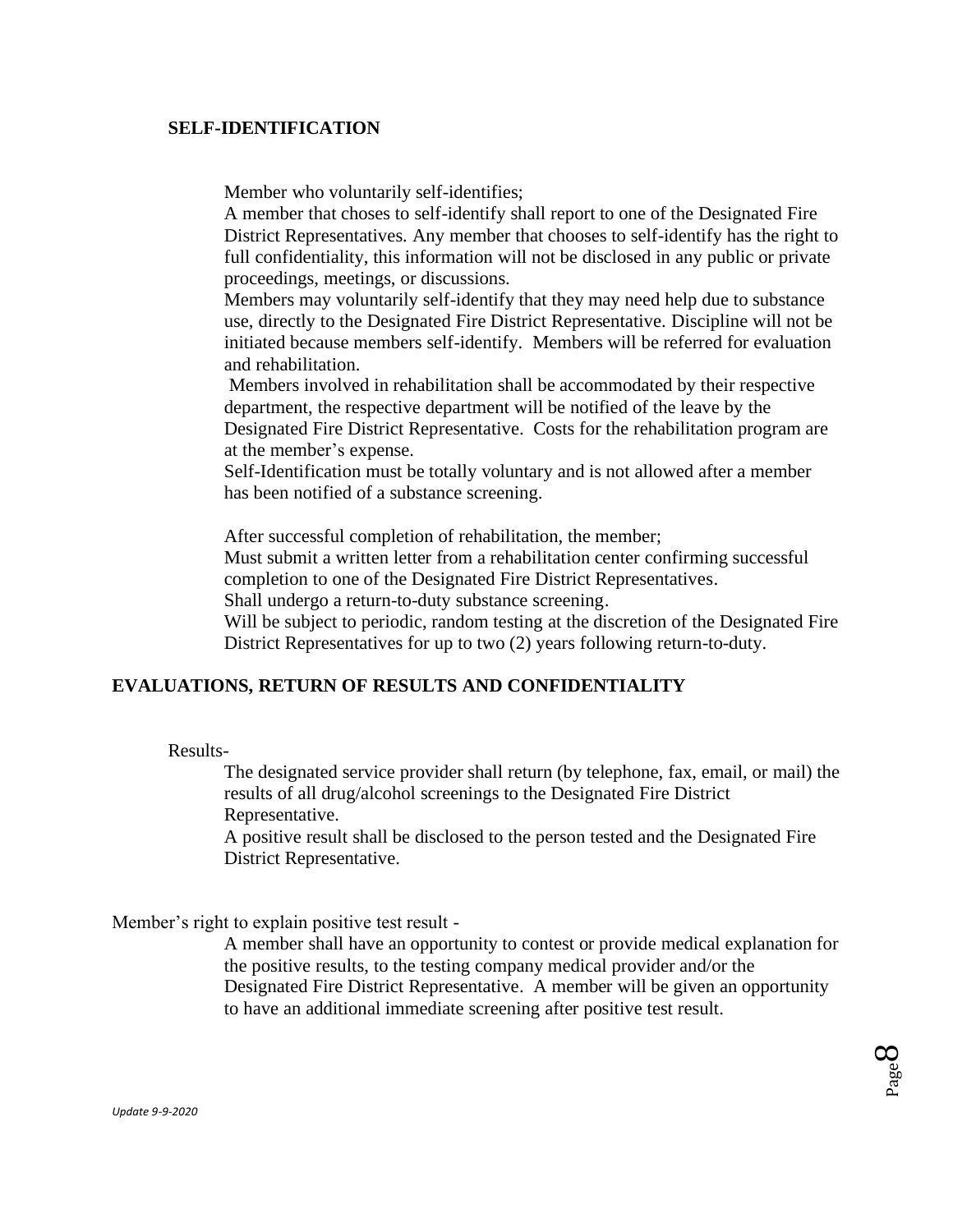Confidentiality –

All information, interviews, reports, statements, memoranda, and test results, written or otherwise, received by the Designated Fire District Representative and/or Board of Fire Commissioners through this policy and testing program are confidential and will not be disclosed in any public or private proceedings except in the following circumstances:

When required to disclose the information by any Judge or Administrative Law Judge, or

When authorized in writing by the member being tested or to any federal, state, or local government agency or authority in connection with any proceedings or investigation into a particular incident.

All substance testing results are confidential and will not be released, discussed, and/or made available at any time.

All members have a right to confidentiality under this policy.

Release of Information-

A member taking a Leave of Absence to enter a rehabilitation program must sign a release of information to allow treatment information to be shared with the Designated Fire District Representative.

Issue with substance testing –

Any issues and/or questions that arise regarding this policy should be directed to the Designated Fire District Representative. The representative will address the issue to the best of their ability while adhering to this policy, when necessary the representative will bring said issue to the Board of Fire Commissioners. The representative will provide a report of issue address to the Board of Fire Commissioners.